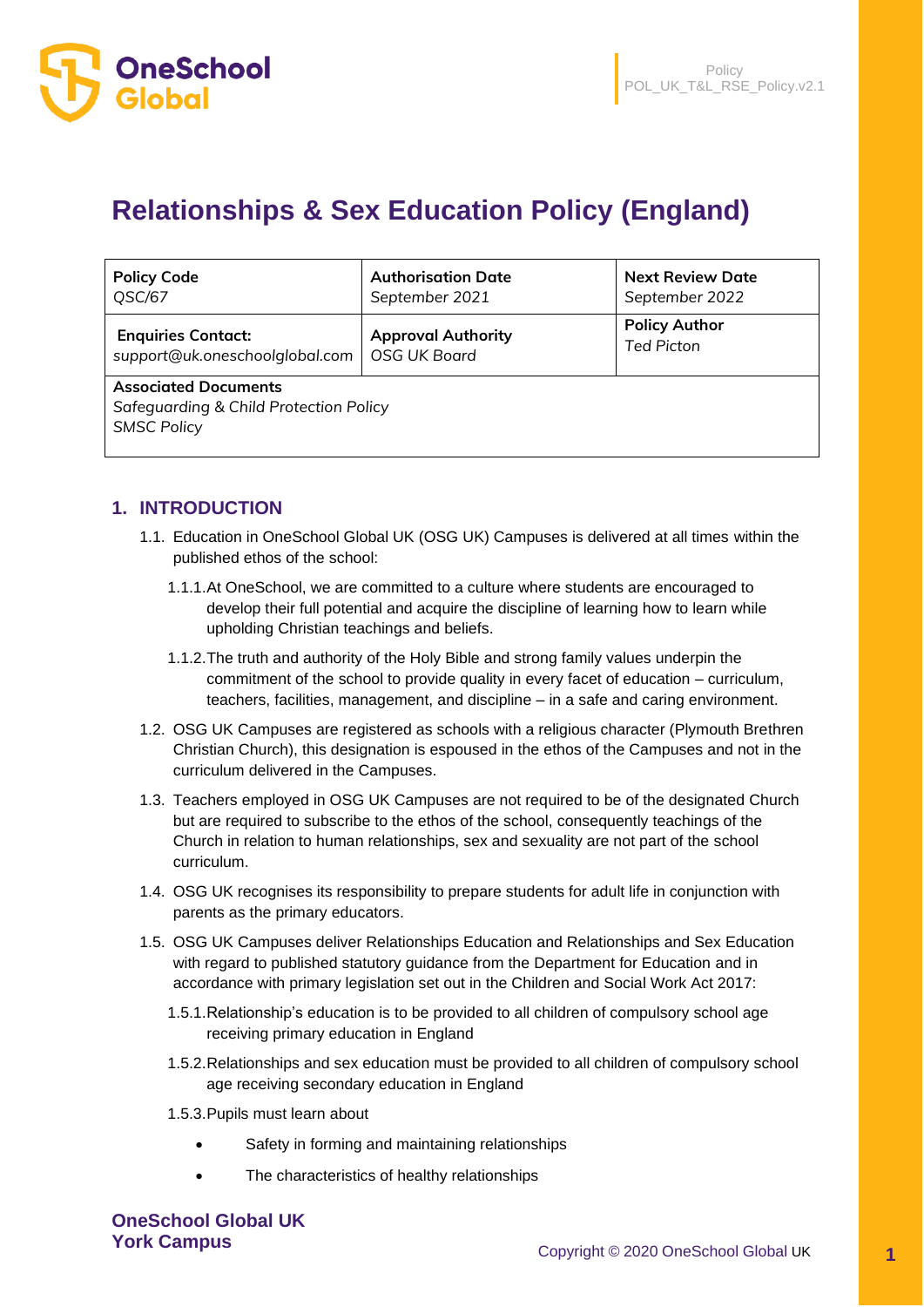

- How relationships may affect physical and mental health and well-being
- 1.5.4.The education is appropriate having regard to the age and the religious background of the pupils

# **2. PURPOSE**

- 2.1. The purpose of this policy is to provide clear guidance to staff and parents about the delivery of Relationships Education, and Relationships and Sex Education (RSE) in OSG UK **Campuses**
- 2.2. OSG UK will ensure that RSE is delivered sensitively in an age appropriate and factual way that is consistent with the religious background of the students.

# **3. SCOPE**

3.1. This policy applies to all staff in all OSG UK Campuses in England, due to the nature of RSE it will be interwoven and mapped across different ages and subjects of the curriculum, for this reason many staff will touch RSE at one point or another. As a result, it is mandatory that all staff read and understand this policy.

# **4. DEFINITIONS**

| Term   Definition                               |  |
|-------------------------------------------------|--|
| <b>PSHE</b> Personal, Social & Health Education |  |
| <b>RSE</b> Relationships and Sex Education      |  |
|                                                 |  |
|                                                 |  |
|                                                 |  |
|                                                 |  |
|                                                 |  |

# **5. POLICY STATEMENT**

- 5.1. In this policy OSG UK, in partnership with Campus Principals, staff, students and their parents, set out their intentions about relationships and sex education (RSE). We set out our rationale for, and approach to relationships and sex education in the school.
- 5.2. This policy has been developed in conjunction with curriculum leaders within OSG UK and has been consulted on with elders of the Plymouth Brethren Christian Church and parents of students enrolled at both primary and secondary level. Consultation has included defining what is age-appropriate and what is important to parents to ensure that the school meets its legal obligation to provide relationships and sex education that is appropriate to the age of the students and has due regard to the religious background of the students.
- 5.3. This policy will be disseminated to all staff and will be made available for parents to access either via the school office or the website.

**Defining Relationships and Sex Education**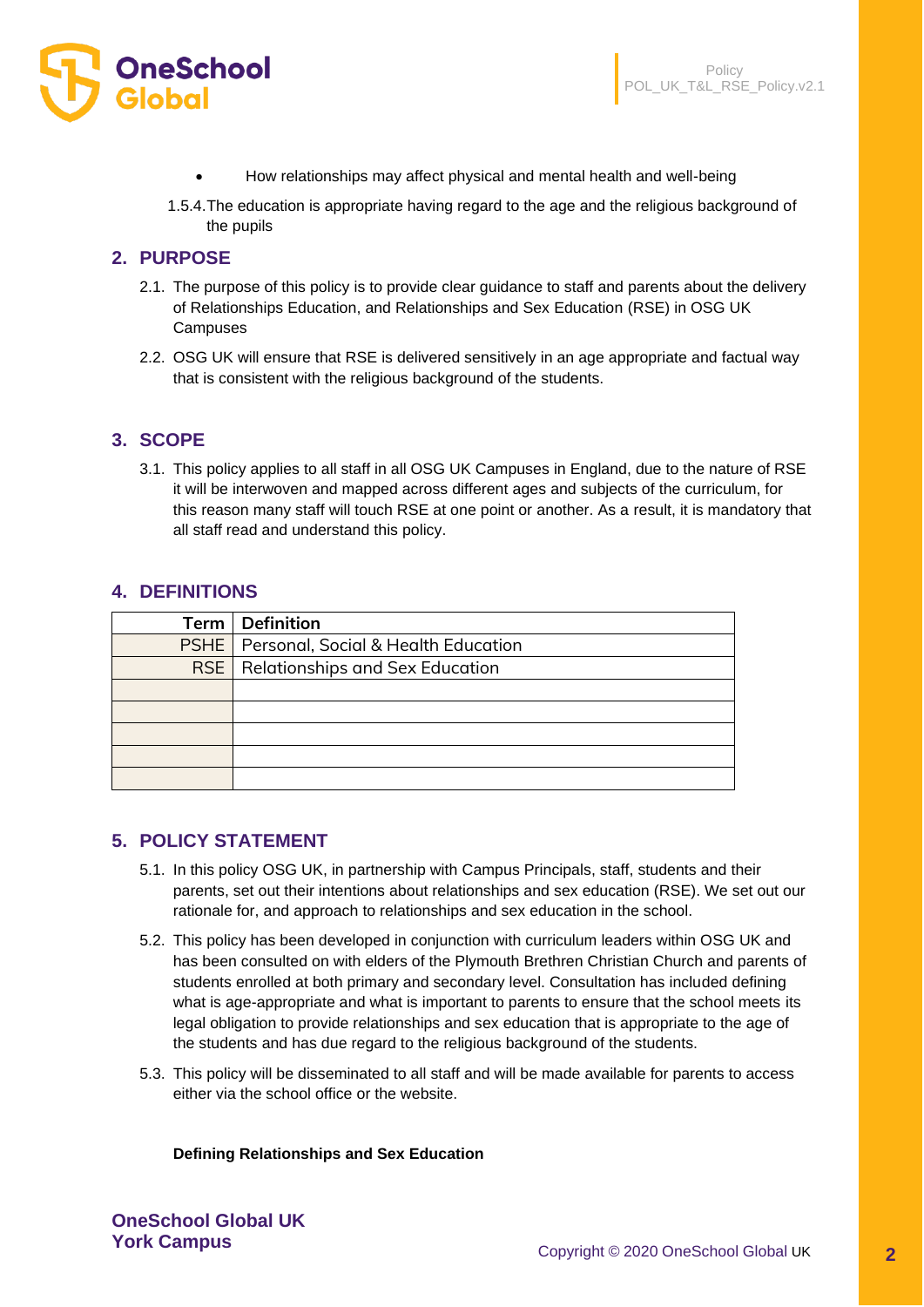

- 5.4. The DfE guidance states that "children and young people need to know how to be safe and healthy, and how to manage their academic, personal and social lives in a positive way".
- 5.5. In primary schools the focus should be on "teaching the fundamental building blocks and characteristics of positive relationships, with particular reference to friendships, family relationships, and relationships with other children and with adults." This would include the topics of families and the people of who care for me, caring friendships, respectful relationships, online relationships and being safe.
- 5.6. In Secondary schools RSE should "give young people the information they need to help them develop healthy, nurturing relationships of all kinds, not just intimate relationships. It should enable them to know what a healthy relationship looks like and what makes a good friend, a good colleague and a successful marriage or other type of committed relationship. It should also cover contraception, developing intimate relationships and resisting pressure to have sex (and not applying pressure)."

#### **Rationale**

- 5.7. RSE will be firmly embedded in the PSHE framework as it is integral to the physical, spiritual, emotional, moral, social, and intellectual development of students.
- 5.8. All RSE will be in accordance with the ethos and values of OSG UK schools. It will emphasise the central importance of marriage and the family whilst acknowledging that all students have a fundamental right to have their life respected whatever household they come from. It will also prepare students for life in modern Britain.

#### **Aims of RSE**

- 5.9. To develop the following attitudes and virtues:
	- respect for the dignity of every human being in their own person and in the person of others.
	- responsibility for their own actions and a recognition of the impact of these on others.
	- recognising and valuing their own sexual identity and that of others.
	- recognising the importance of marriage and family life.
	- fidelity in relationships.
- 5.10. To develop the following personal and social skills:
	- making sound judgements and good choices which have integrity, and which are respectful of the individual's commitments.
	- the ability to form friendships and loving, stable relationships free from exploitation, abuse, and bullying.
	- managing emotions within relationships, and when relationships break down, with confidence, sensitivity, and dignity.
	- managing conflict positively, recognising the value of difference.
	- developing self-esteem and confidence, demonstrating self-respect and empathy for others.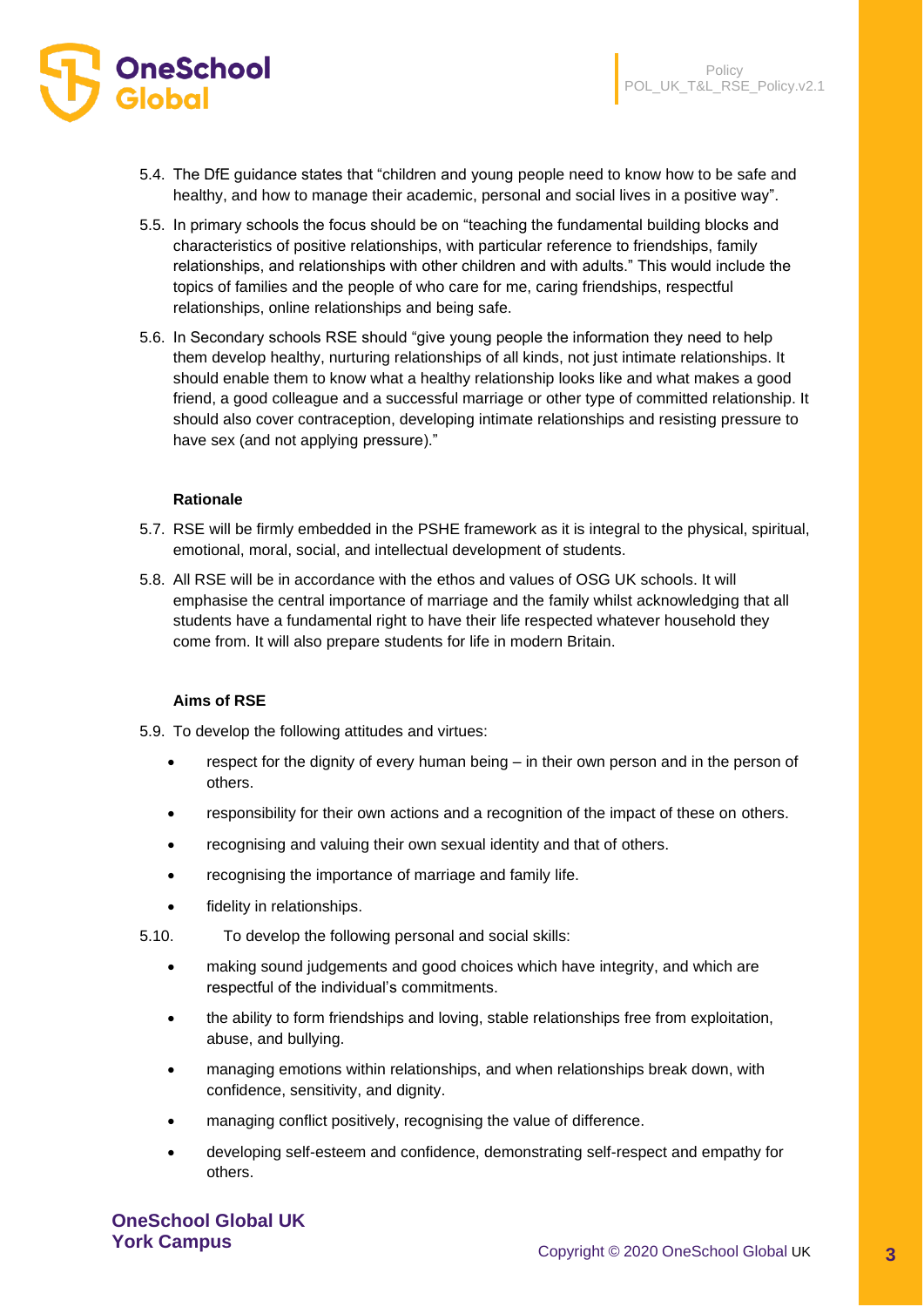

- building resilience and the ability to resist unwanted pressures, recognising the influence and impact of the media, internet, and peer groups, and so developing the ability to assess pressures and respond appropriately.
- being patient, delaying gratification and learning to recognise the appropriate stages in the development of relationships.
- assessing risks and managing behaviours in order to minimise the risk to health and personal integrity.
- 5.11. To know and understand:
	- the importance of marriage and family life.
	- the physical and psychological changes that accompany puberty.
	- the facts about human reproduction.
	- how to manage fertility in a way which is compatible with their stage of life, including an understanding of the difference between natural family planning and artificial contraception.
	- how to keep themselves safe from sexually transmitted infections and how to avoid unintended pregnancy, including where to go for advice.

# **6. OUTCOMES**

# **Inclusion**

6.1. OSG UK will ensure RSE is sensitive to the different needs of individual students in respect to students' different abilities, levels of maturity and personal circumstances; and is taught in a way that does not subject students to discrimination. Lessons will also help children to realise the nature and consequences of discrimination, teasing, bullying and aggressive behaviours (including cyber-bullying), use of prejudice-based language and how to respond and ask for help.

## **Equalities Obligations**

6.2. OSG UK have wider responsibilities under the Equalities Act 2010 and will ensure that our schools strive to do the best for all of the students, irrespective of disability, educational needs, race, nationality, ethnic or national origin, pregnancy, maternity, sex, gender identity, religion, or sexual orientation.

#### **Curriculum**

- 6.3. Three aspects of RSE attitudes and values, knowledge and understanding, and personal and social skills will be provided in three inter-related ways: the whole school / ethos dimension; a cross-curricular dimension and a specific relationships and sex curriculum within PSHE and the KS3 and KS4 Science curriculum.
- 6.4. Detailed programmes of study will be maintained on Canvas and can be accessed by staff / parent / student login details.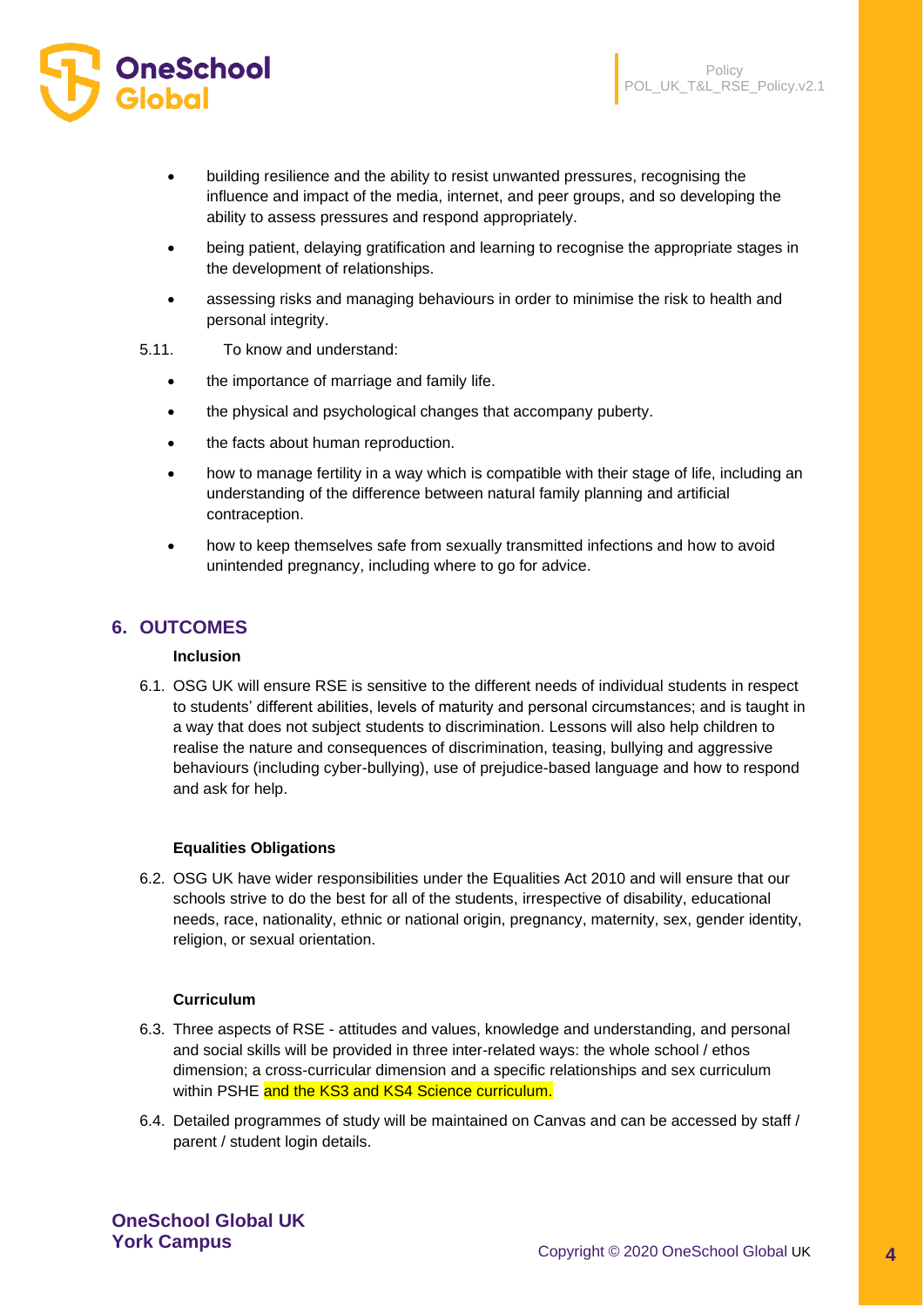

## **Teaching Strategies**

- 6.5. It is good practice to set out ground rules to help create a safe environment in which students do not feel anxious or embarrassed by ensuring the following:
	- teachers/health professionals will not have to answer personal questions
	- no student will be forced to take part in a discussion
	- meanings of words will be explained in a factual way
	- teachers will use distancing techniques to de-personalise discussion and will be given training on how to respond to difficult questions.

#### **Parents and Carers**

- 6.6. OSG UK recognises that parents (and other carers who stand in their place) are the primary educators of their children.
- 6.7. Where relevant the school will support parents and carers by providing material to be shared with their children at home and workshops to help parents/carers to find out more. Parents/carers will be informed by letter when the more sensitive aspects of RSE will be covered in order that they can be prepared to talk and answer questions about their children's learning.
- 6.8. Parents must be consulted before this policy is ratified by the Board of OSG UK. They will be consulted at every stage of the development of the RSE programme, as well as during the process of monitoring, review, and evaluation. They will be able to view the resources used by the school in the RSE programme. Our aim is that, at the end of the consultation process, every parent and carer will have full confidence in the school's RSE programme to meet their child's needs.
- 6.9. Parents continue to have the right to withdraw their children from Sex Education except in those elements which are required by the Science curriculum. Should parents wish to withdraw their children they are asked to notify the school by contacting the Campus Principal. The school will provide support by providing material for parents to help the children with their learning.

#### 6.10. **Balanced Curriculum**

Whilst promoting values and teaching in accordance with ethos of OSG UK, we will ensure that students are offered a balanced programme by providing an RSE programme that offers a range of viewpoints on issues. Students will also receive clear scientific information as well as covering the aspects of the law pertaining to RSE relating to forced-marriage, abortion, the age of consent and legislation relating to equality. We will ensure that students have access to the learning they need to stay safe, healthy and understand their rights as individuals.

- RSE will be delivered as a specific program on a termly basis to each key stage in mixed gender groups where appropriate.
- RSE will have its own workbook to maintain a record of students' progress through the course.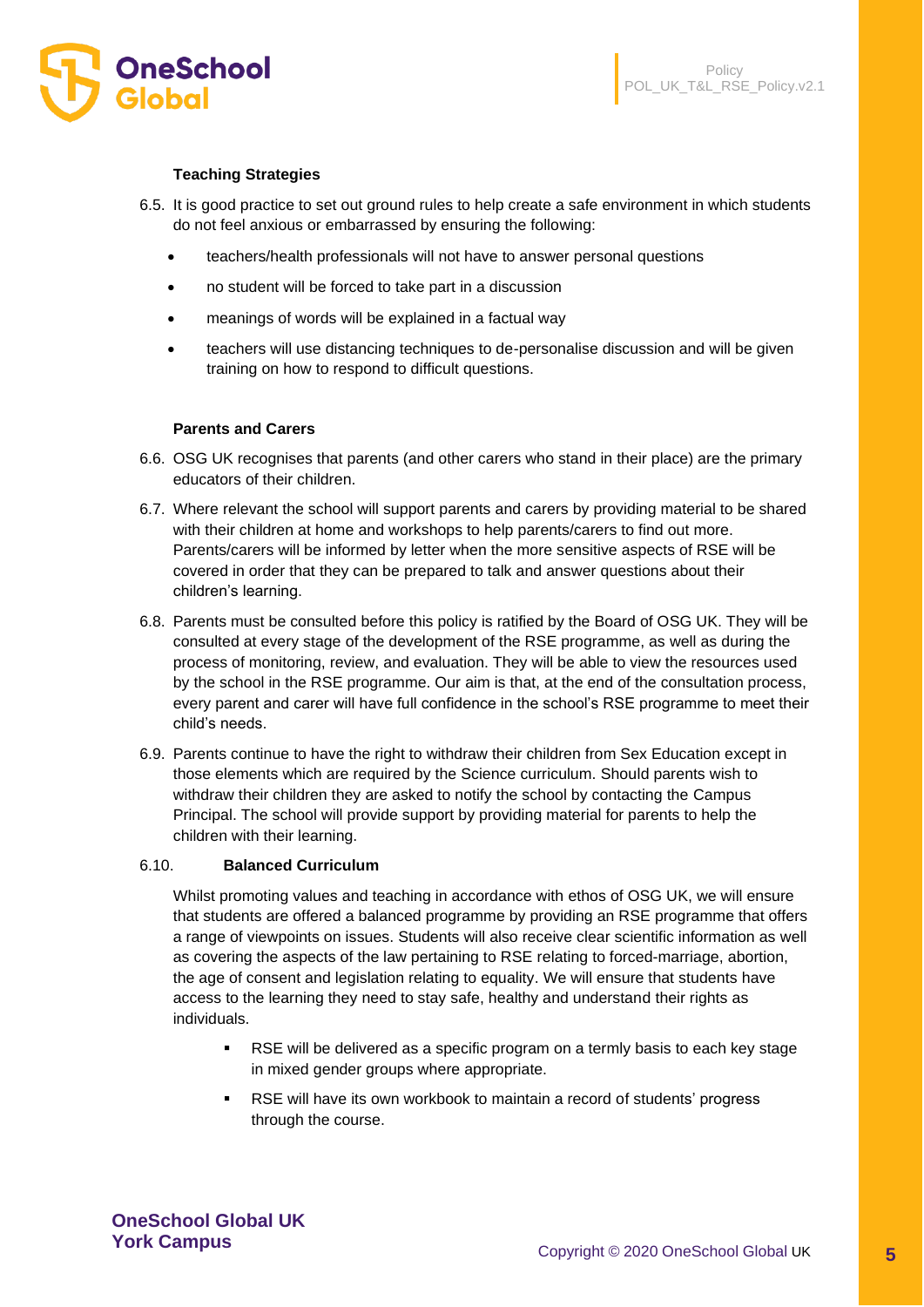

- **•** The year group specific RSE program will be delivered under the following workshop headings: Healthy Relationships, Risks Online, and Managing unsafe situations for myself and others.
- **EXEX** RSE workbooks differentiated by year group will be issued to Yrs. 7-8, 9-10 and 11-13 and will demonstrate progress through the course.
- **RSE workbooks will contain tasks to assess understanding of the topics** discussed in the various workshops.
- **EXEX F** RSE workbooks will be retained in campus as a formal record of the students' engagement with the course until the workshops have been completed
- **•** Progress in RSE is supported by the delivery of age-appropriate material, and the presence at each workshop of trained staff who are able to support and assess the students.
- **EXECTE FORMAL EXAGRED FIGURE** FORMAL **F** Formal assessment of progress is gained by the students completing an ipsative assessment after each workshop.

## **Relationship to other Policies and Curriculum Subjects**

- 6.11. This RSE policy is to be delivered as part of the PSHE framework. It includes guidelines about student safety and is compatible with the OSG UK's other policy documents (for example, Anti-Bullying policy, Safeguarding & Child Protection Policy etc).
- 6.12. Students with particular difficulties whether of a physical or intellectual nature will receive appropriately differentiated support in order to enable them to achieve mature knowledge, understanding and skills. Teaching methods will be adapted to meet the varying needs of this group of students.

## **Children's Questions**

6.13. OSG UK wants to promote a healthy, positive atmosphere in which RSE can take place. They want to ensure that students can ask questions freely, be confident that their questions will be answered, and be sure that they will be free from bullying or harassment from other children and young people.

Controversial or Sensitive issues

- 6.14. There will always be sensitive or controversial issues in the field of RSE. These may be matter of maturity, of personal involvement or experience of children, of illegal activity or other doubtful, dubious, or harmful activity.
- 6.15. Teachers are in a position of trust and are expected to work within the agreed parameters of this document, the use of ground rules, will help to create a supportive climate for discussion.
- 6.16. Some questions may raise issues which it would not be appropriate for teachers to answer during ordinary class time, e.g., where a child or young person's questions hints at abuse.

## **Supporting Children and Young People at Risk**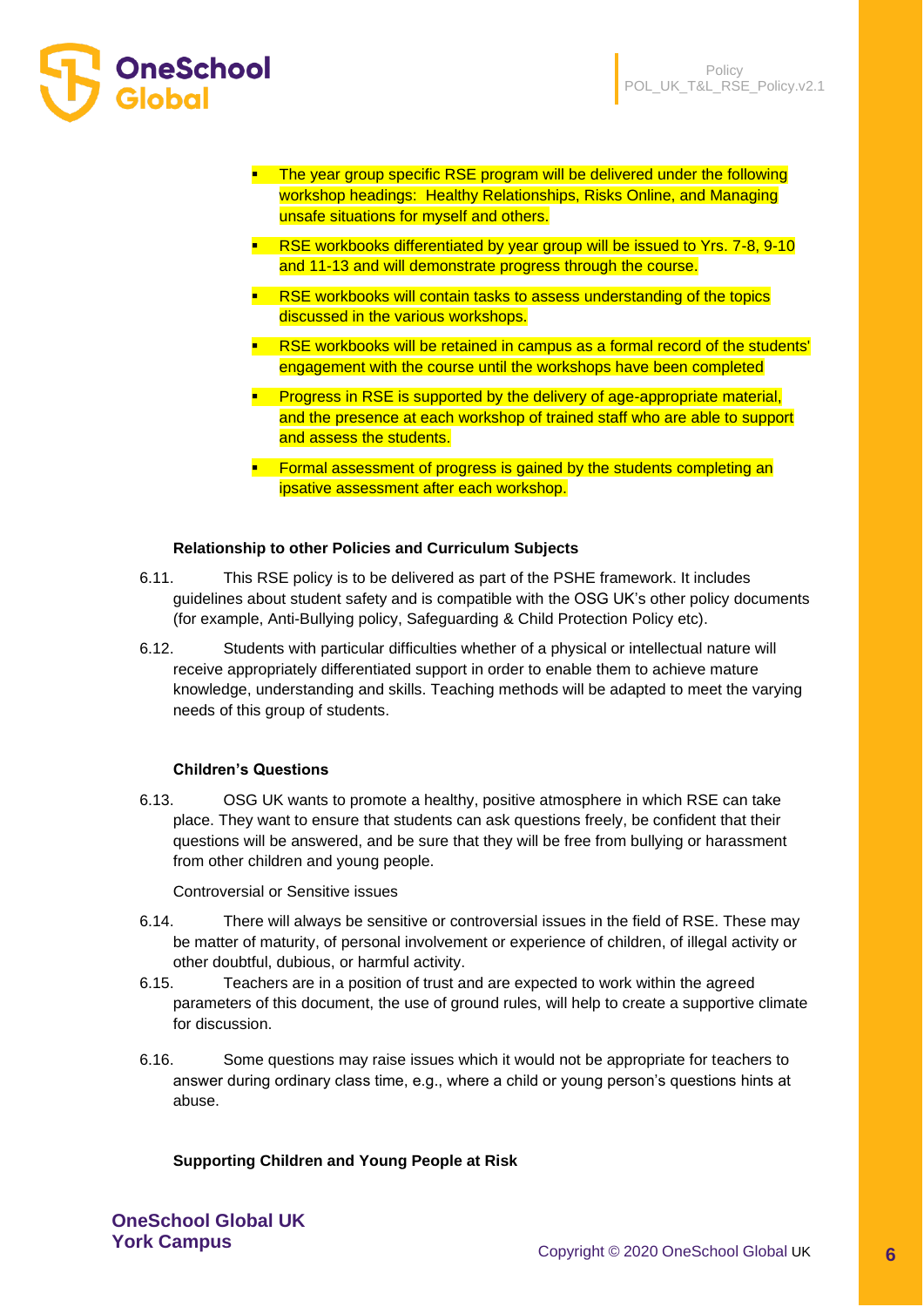

6.17. Children will also need to feel safe and secure in the environment in which RSE takes place. Effective RSE will provide opportunities for discussion, such discussion may lead to disclosure of a safeguarding issue. Teachers will need to be aware of the needs of their students and not let any fears and worries go unnoticed. Where a teacher suspects that a child or young person is a victim of or is at risk of abuse, they are required to follow the school's safeguarding policy and immediately inform the designated safeguarding lead.

#### **Confidentiality and Advice**

- 6.18. All CA teams, all teachers, all support staff, all parents, and all students must be made aware of this policy, particularly as it relates to issues of advice and confidentiality.
- 6.19. All lessons, especially those in the RSE programme, will have the best interests of students at heart, enabling them to grow in knowledge and understanding of relationships and sex, developing appropriate personal and social skills.
- 6.20. Students will be encouraged to talk to their parents/carers about the issues which are discussed in the programme. Teachers should explain to students that they cannot offer unconditional confidentiality, in matters which are illegal or abusive for instance. Teachers will explain that in such circumstances they would have to inform others, e.g., parents, Campus Principal, but that the student would always be informed first that such action was going to be taken

#### **Monitoring and Evaluation**

- 6.21. It is the responsibility of the relevant member of SLT to oversee and organise the monitoring and evaluation of RSE, in the context of the overall school plans for monitoring the quality of teaching and learning and its ethos.
- 6.22. The RSE programme will be evaluated regularly in accordance with the whole school policy review cycle. This will include lesson observations and student surveys.
- 6.23. The RSE policy will be reviewed by OSG UK on an annual basis.

#### **Responsibility for teaching the Programme**

6.24. Responsibility for delivering the specific relationships and sex education programme will in the main rest with specially trained staff and those staff teaching the Science and PSHE programmes. However, all staff will be involved in developing the attitudes and values aspect of the RSE programme. They will be role models for students of good, healthy, wholesome relationships as between staff, other adults, and students. They will also be contributing to the development of students' personal and social skills.

#### **Other Roles and Responsibilities Regarding RSE**

6.25. OSG UK

- draw up the RSE policy, in consultation with parents and teachers.
- ensure that the policy is available to parents.
- ensure that the policy is in accordance with other whole school policies, e.g., SEND, and the ethos of the school.